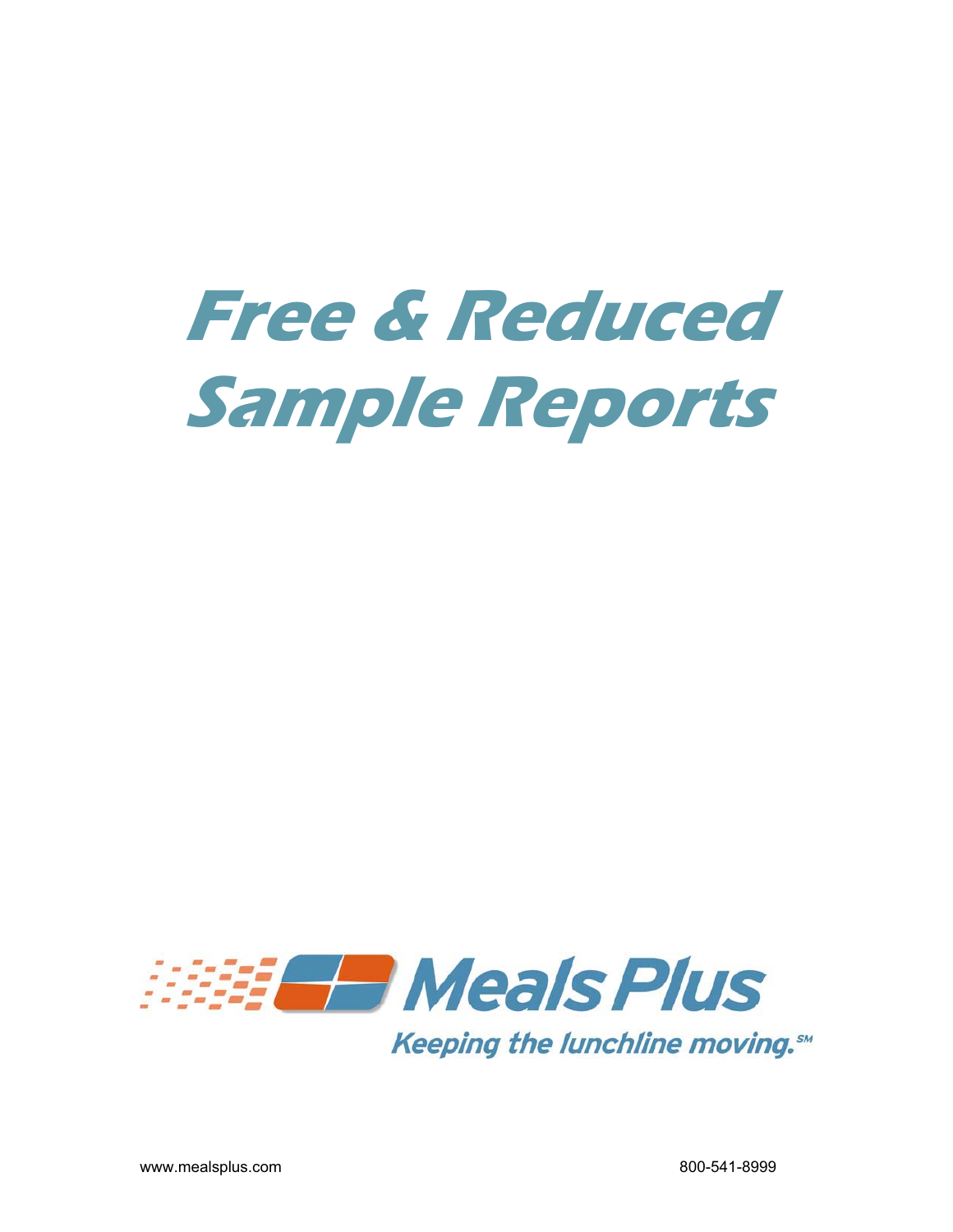| Date:<br>Time:                      | 12/27/2007<br>3:59:30PM               |                                  |                             |                           | <b>Active Application</b><br><b>Washington Consolidated School</b><br>Application Date: 12/05/2007 |                             |                             | Page 1 of 1                    |
|-------------------------------------|---------------------------------------|----------------------------------|-----------------------------|---------------------------|----------------------------------------------------------------------------------------------------|-----------------------------|-----------------------------|--------------------------------|
|                                     | <b>Head of Household Information:</b> |                                  | <b>Total Annual Income:</b> | 27,550.00                 |                                                                                                    |                             |                             |                                |
| <b>First Name</b><br><b>FRANCIS</b> |                                       | <b>Last Name</b><br><b>CUDDY</b> |                             | <b>SSN</b><br>241-78-8456 | <b>Family Size</b>                                                                                 | <b>Family Number</b><br>113 | Language<br>English         | Homeless/Migrant/Runaway<br>NA |
| <b>Address</b><br>3459 Light Road   |                                       |                                  |                             |                           | <b>Home Phone</b>                                                                                  | <b>Work Phone</b>           | <b>Release Info</b><br>None | Verification                   |
|                                     | Wilmington NC, 28412                  |                                  | Income:                     | 575.00 Biweekly           |                                                                                                    | 300.00 Monthly              | 0.00 Monthly                | 0.00 Monthly                   |

## **Student Information:**

| <b>Last Name</b> | <b>FirstName</b> |         | <b>SSN</b>   | Student# | <b>Site</b>  | Grade | Status Temp |   | Exp.<br><b>Date</b> | Case# |              | DC Foster |
|------------------|------------------|---------|--------------|----------|--------------|-------|-------------|---|---------------------|-------|--------------|-----------|
| <b>CUDDY</b>     | <b>LISA</b>      |         | 147-86-4125  | 200246   | 001          | 12    |             | N |                     |       | N            | N         |
|                  |                  | Income: | 0.00 Monthly |          | 0.00 Monthly |       |             |   | 0.00 Monthly        |       | 0.00 Monthly |           |
| CAMPBELL         | <b>BILLY</b>     |         | 459-87-4563  | 300135   | 202          | 08    |             | N |                     |       |              | N         |
|                  |                  | Income: | 0.00 Monthly |          | 0.00 Monthly |       |             |   | 0.00 Monthly        |       | 0.00 Monthly |           |

#### **Member Information:**

| LastName     | <b>FirstName</b> |         | <b>SSN</b>   |              |                |              |
|--------------|------------------|---------|--------------|--------------|----------------|--------------|
| <b>CUDDY</b> | <b>JAMES</b>     |         | 547-89-5456  |              |                |              |
|              |                  | Income: | 0.00 Monthly | 0.00 Monthly | 750.00 Monthly | 0.00 Monthly |

**Application report shows 'snapshot' of current active household.**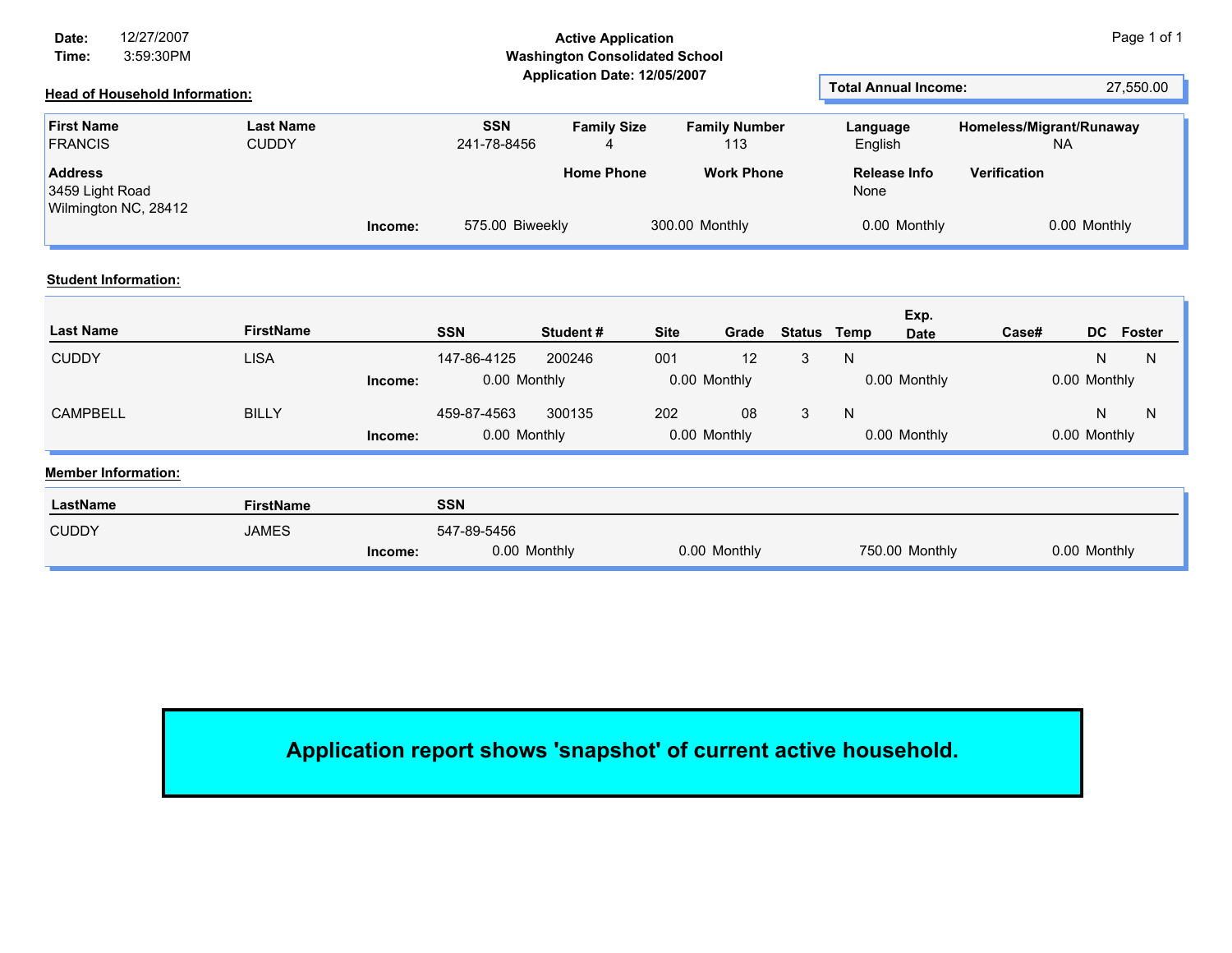|       |            | <b>Meals Plus Student Eligibility</b>    |             |
|-------|------------|------------------------------------------|-------------|
| Date: | 12/28/2007 | Washington Consolidated School           | Page 1 of 1 |
| Time: | 9:34:04AM  | Demographics                             |             |
|       |            | As of Student Effective Date: 12/28/2007 |             |

| School       | Name                      | Free | Reduced        | Denied | Unapplied | Approved | Tota |
|--------------|---------------------------|------|----------------|--------|-----------|----------|------|
| 302          | Kennedy High School       | 167  | 92             | 32     | 413       | 36.79%   | 70   |
| 304          | Presidental Elementary    | 33   | 21             | 15     | 103       | 31.40%   | 17   |
| 308          | Mount Rushmore Elementary | 21   | $8\phantom{1}$ | 5      | 22        | 51.79%   | 5    |
| 310          | T. Roosevelt Middle       | 66   | 26             | 9      | 72        | 53.18%   | 17   |
| 316          | Kennedy Elementary        | 93   | 46             | $21$   | 106       | 52.26%   | 26   |
| 318          | Washington Middle         | 122  | 57             | 17     | 145       | 52.49%   | 34   |
| 322          | J. Carter Elementary      | 116  | 46             | 28     | 80        | 60.00%   | 27   |
| 328          | A. Lincoln Elementary     | 159  | 31             | 12     | 118       | 59.38%   | 32   |
| 332          | Jefferson Elementary      | 45   | 27             | $18$   | 74        | 43.90%   | 16   |
|              |                           |      |                |        |           |          |      |
| <b>Total</b> |                           | 822  | 354            | 157    | 1,133     | 47.69%   | 2,46 |

## **Demographic report shows school specific and district-wide Free &Reduced counts.**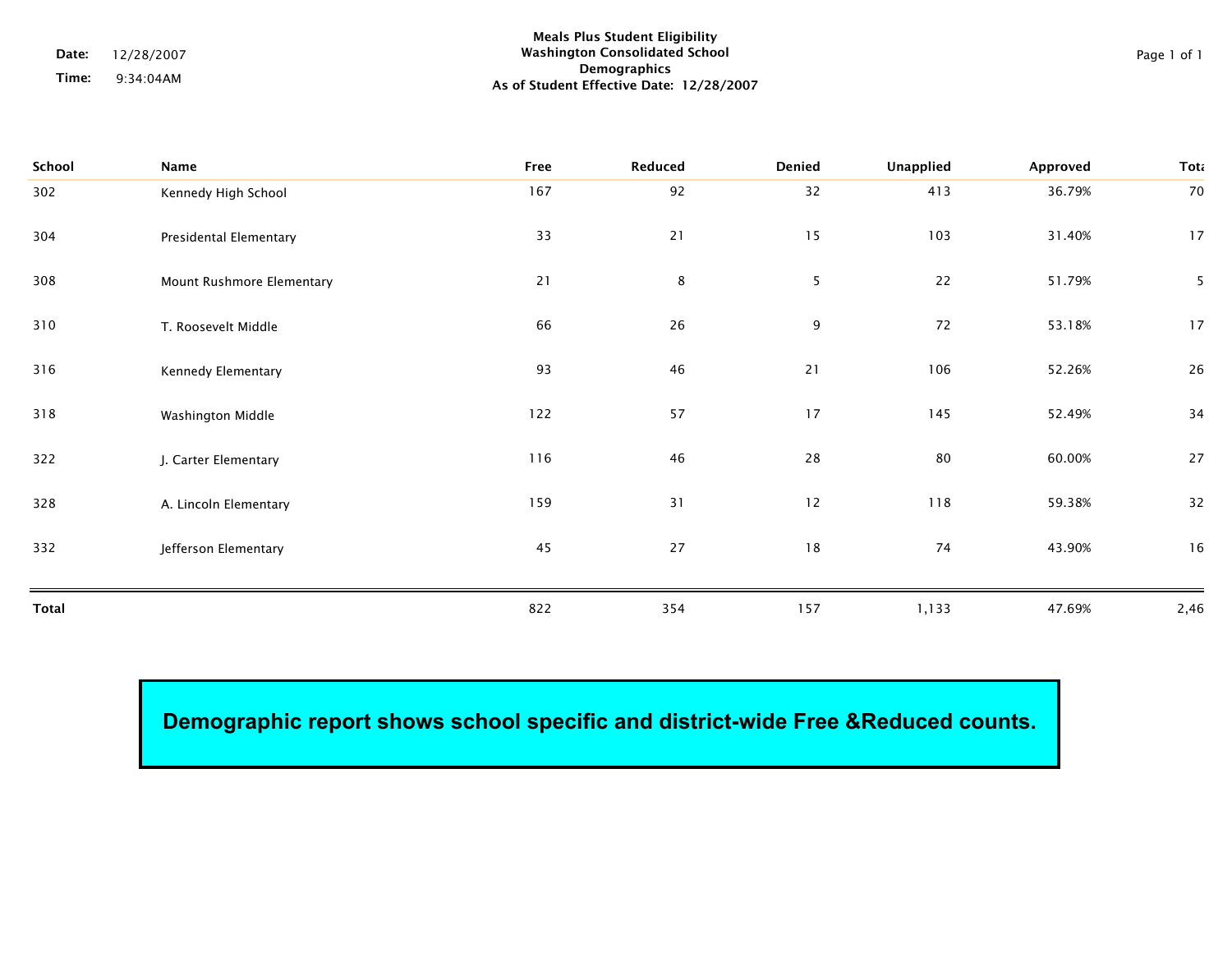**Date:** 12/28/2007

**Time:** 10:37:45AM

#### **Meals Plus Student Eligibility Washington Consolidated School Master Roster As of Student Effective Date: 12/28/2007**

| <b>Last Name</b> | <b>First Name</b> | Family # | <b>Teacher</b>  |    | Grade Student# | <b>SSN</b> | <b>Status</b>  | CaseNumber | <b>Site</b> | <b>Effective Date</b> |
|------------------|-------------------|----------|-----------------|----|----------------|------------|----------------|------------|-------------|-----------------------|
| <b>ADLER</b>     | <b>GRADE</b>      | 126      | <b>CLARK</b>    | 11 | 300121         |            |                | 2414782    | 202         | 12/28/2007            |
| <b>ANDREWS</b>   | <b>JULIE</b>      | 103      | <b>SMITH</b>    | 08 | 300138         |            |                | 325417     | 202         | 12/28/2007            |
| <b>BOOKER</b>    | BARBARA JEAN      | 116      | <b>SMITH</b>    | 08 | 300127         |            |                | 9614567    | 202         | 12/28/2007            |
| <b>BURNS</b>     | <b>FRANK</b>      | 107      | <b>OAKLEY</b>   | 07 | 200234         |            |                | 63214      | 202         | 12/28/2007            |
| <b>CAMPBELL</b>  | <b>BILLY</b>      | 113      | <b>MCDUFFIE</b> | 12 | 300135         |            |                | 32154      | 001         | 12/28/2007            |
| <b>CANE</b>      | <b>HORATIO</b>    | 117      | <b>BROWN</b>    | 02 | 123466         |            | $\overline{2}$ |            | 123         | 12/28/2007            |
| CASTLEBERRY      | <b>FLO</b>        | 131      | <b>OAKLEY</b>   |    | 200239         |            |                | 21457896   | 001         | 12/28/2007            |
| <b>CHASE</b>     | <b>ROBERT</b>     | 118      | <b>MCDUFFIE</b> | 12 | 200250         |            | C.             | 5412551    | 001         | 12/28/2007            |
| <b>CUDDY</b>     | <b>LISA</b>       | 113      | <b>SMITH</b>    | 08 | 200246         |            |                | 32154      | 202         | 12/28/2007            |
|                  |                   |          |                 |    |                |            |                |            |             |                       |

**Group Totals Free Count:** 8 **Reduced Count:** 0 **Paid Count:** 0 **Total:** 9

**Report Totals Free Count:** 8 **Reduced Count:** 0 **Paid Count:** 0 **Total:** 9

# **Free & Reduced status roster WITHOUT SSN**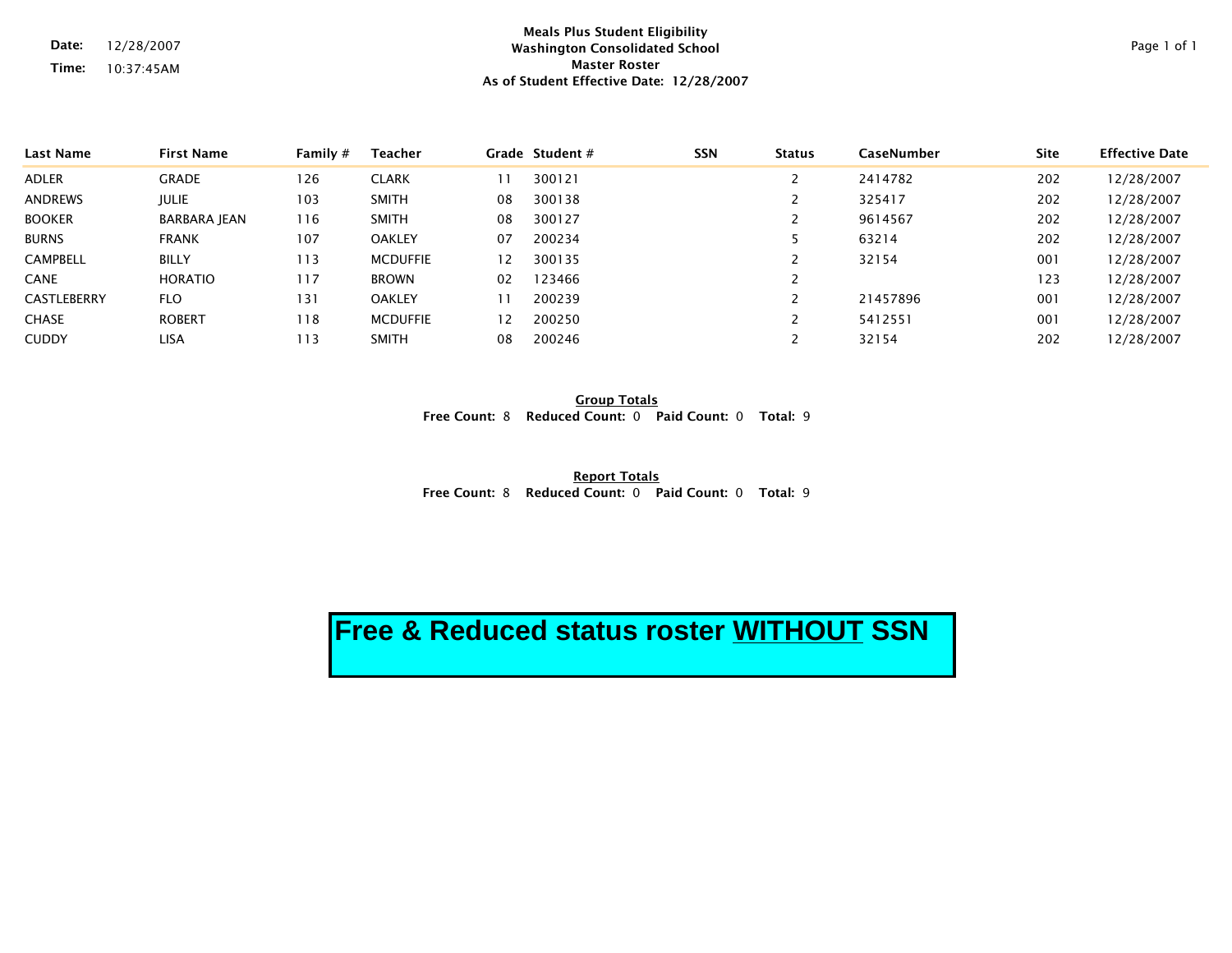Washington Consolidated School 1120 Watergate Street Washington, NC 24157

12/28/2007

MARIA DELCO 4145 Market Street Wilmington, NC 28411

Dear MARIA DELCO:

Your application for free or reduced price breakfast and lunch for your child(ren) has been received and processed. The results are listed below:

## **DELCO, ERIK (Jefferson Elementary) has been approved for reduced price meals.**

If you do not agree with this decision, you may discuss it with school officials. You have the right to a fair hearing. This may be done by calling or writing the following official:

> Abraham Lincoln 349 Main Street Wilmington, NC 28411 (800) 541-8999

You may re-apply for benefits at any time during the school year. If you are not eligible now but have a decrease in household income, become unemployed, or have an increase in household size, fill out another application at that time.

Sincerely,

*Theodore Roosevelt* Child Nutrition Director

---------------------------------------------------------------------------------------------------------------------------------------------------------------------- Non-discrimination Statement: This explains what to do if you believe you have been treated unfairly. In accordance with Federal law and U.S. Department of Agriculture policy, this institution is prohibited from discriminating on the basis of race, color, national origin, sex, age, or disability. To file a complaint of discrimination, write to USDA, Director, Office of Civil Rights, 1400 Independence Avenue, SW, Washington DC 20250-9410 or call (800) 795-3272 or (202) 720-6382 (TTY). USDA is an equal opportunity provider and employer.

Sch 123 Fam# 125

**Status notification letter- English**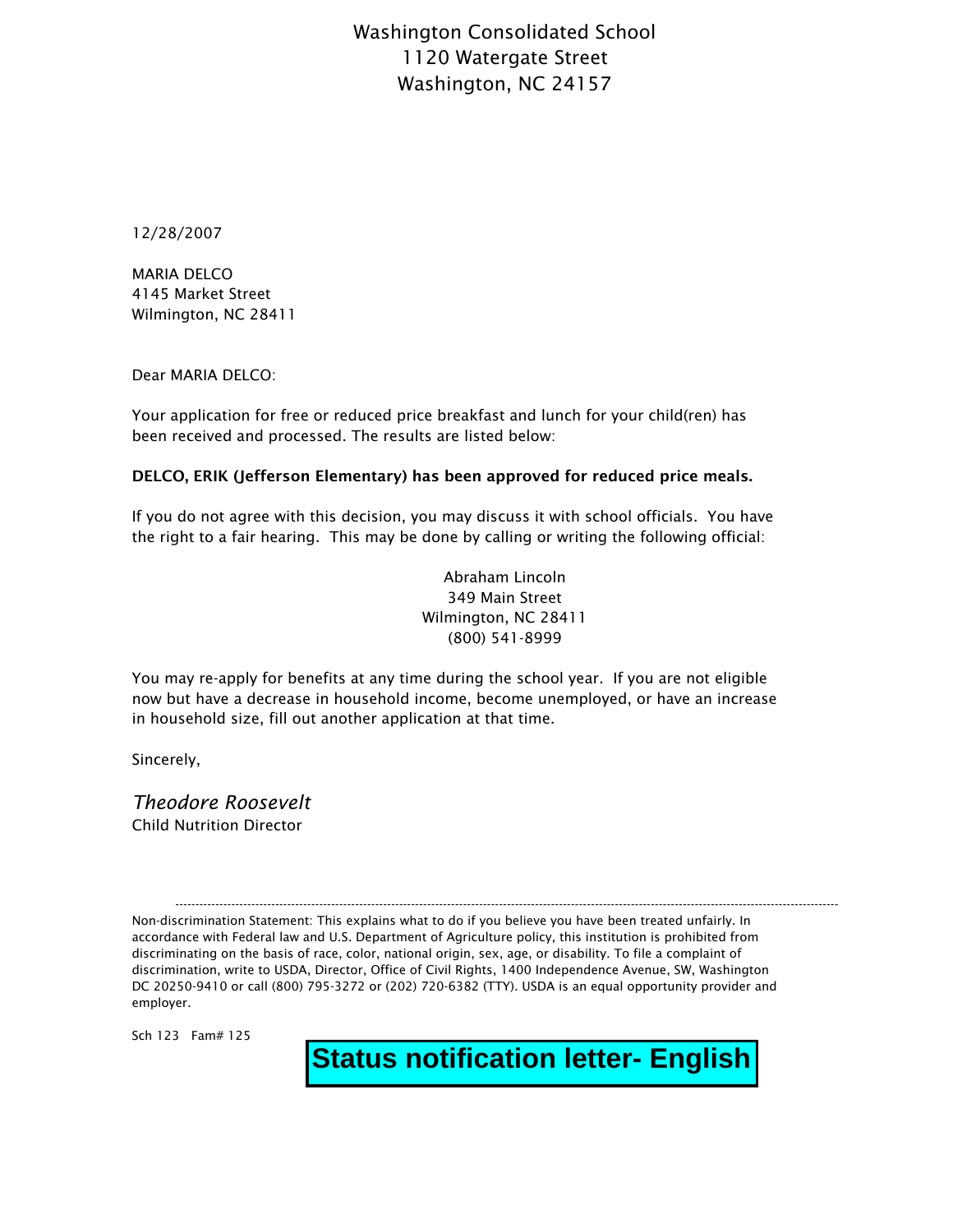## Washington Consolidated School 1120 Watergate Street Washington, NC 24157

12/28/2007

SHARON GARCIA 192 Whitehorse Court Wilmington, NC 28405

Estimado(a) SHARON GARCIA:

Su aplicación para comidas gratis o reducido del precio y el almuerzo para sus niños ha sido recibida y ha sido procesada. Los resultados son listados abajo:

## **GARCIA, LUCY (Jefferson Elementary) ha sido aprobado para comidas gratis. GARCIA, GEORGE (Kennedy High) ha sido aprobado para comidas gratis.**

Si usted no concuerda con esta decisión, usted lo puede discutir con funcionarios de escuela. Usted tiene el derecho a una vista justa. Esto puede ser hecho llamando o escribe al funcionario siguiente:

> Abraham Lincoln 349 Main Street Wilmington, NC 28411

> > (800) 541-8999

Usted podra llenar otra solicitud para recibir estos beneficios durante todo el año escolar. Si por ahora no ha sido aprobada, pero su sueldo disminuyera, aumentara el tamaño de la casa o no tuviera trabojo, llene otra solicitud.

Atentamente,

*Theodore Roosevelt* Child Nutrition Director

Declaración de No-Discriminación: Esto explica qué hacer si usted cree que se le ha tratado injustamente. De acuerdo con la ley Federal y la política del Departamento de Agricultura, está prohibido que esta institución discrimine por motivo de raza, color, nacionalidad, sexo, edad o incapacidad. Para presentar una queja por discriminación, por favor escriba a USDA, Director, Office of Civil Rights, 1400 Independence Avenue, SW, Washington DC 20250-9410 o llame al (800) 795-3272 o al (202) 720-6382 (TTY). USDA no discrimina en sus programas y empleo.

Sch 123 Fam# 109

**Status notification letter- Spanish** 

---------------------------------------------------------------------------------------------------------------------------------------------------------------------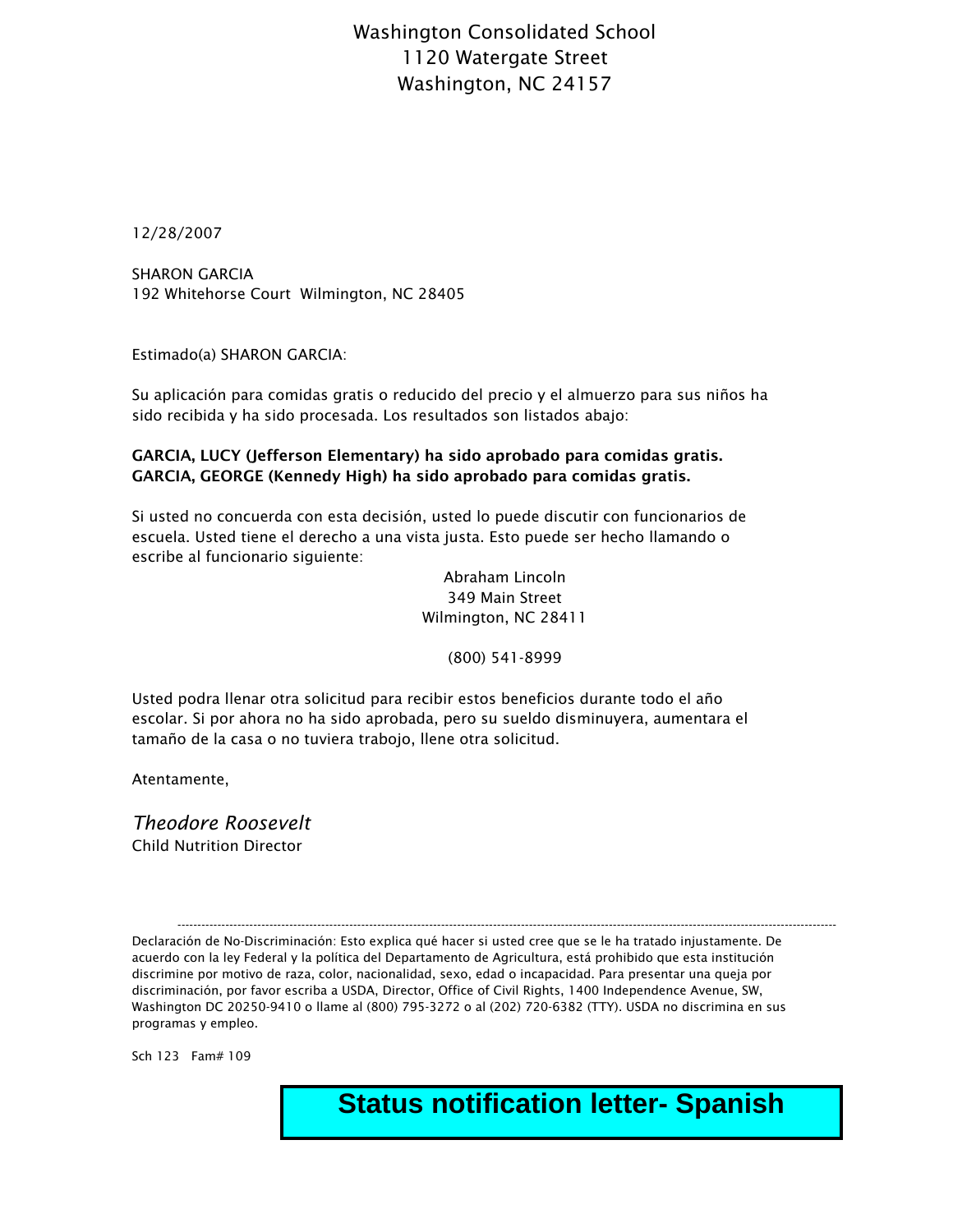|                                                                                                                                                 |                                                                                                 |                                                                                 | SFA ID#:                                                                                                                                                                  | 221                                |                |                                                |                                               |                                               |  |
|-------------------------------------------------------------------------------------------------------------------------------------------------|-------------------------------------------------------------------------------------------------|---------------------------------------------------------------------------------|---------------------------------------------------------------------------------------------------------------------------------------------------------------------------|------------------------------------|----------------|------------------------------------------------|-----------------------------------------------|-----------------------------------------------|--|
| <b>SCHOOL FOOD AUTHORITY</b>                                                                                                                    |                                                                                                 |                                                                                 | <b>SFA NAME:</b>                                                                                                                                                          | Washington Consolidated School     |                |                                                |                                               |                                               |  |
|                                                                                                                                                 |                                                                                                 |                                                                                 | TYPE OF SFA:                                                                                                                                                              |                                    | <b>PUBLIC</b>  | <b>PRIVATE</b>                                 |                                               |                                               |  |
| <b>VERIFICATION SUMMARY REPORT</b>                                                                                                              |                                                                                                 |                                                                                 | <b>SCHOOL YEAR:</b>                                                                                                                                                       | 2007                               | $\blacksquare$ | 2008                                           |                                               |                                               |  |
| I. Enrollment, Application, and Eligibility Information (Pre-Verification)<br>1. Type of Free/Reduced Price Application Used<br>ΙX<br>HOUSEHOLD | II. Results of Verfication, by Application Type<br>6. Type of Verification Used<br><b>BASIC</b> | <b>X</b><br><b>ALTERNATE</b>                                                    |                                                                                                                                                                           | <b>ALTERNATE</b><br><b>FOCUSED</b> |                | <b>NO</b><br><b>VERIFICATIONS</b><br>PERFORMED |                                               |                                               |  |
| Report Items 2 through 5 as of:                                                                                                                 | A. All Schools                                                                                  | B. Provision 2/3<br>Schools WHICH<br>ARE NOT<br>OPERATING A<br><b>BASE YEAR</b> |                                                                                                                                                                           |                                    |                | A. FREE<br><b>ELIGIBLE</b><br>based on FS/     | <b>B. FREE</b><br><b>ELIGIBLE</b><br>based on | C. REDUCED<br><b>PRICE</b><br><b>ELIGIBLE</b> |  |
| 2. # of schools and RCCIs operating the<br><b>NSLP and/or SBP</b>                                                                               | 9                                                                                               |                                                                                 | <b>TANF/FDPIR</b><br>Income/<br>Items 7 through 11 are required and are<br>Application<br>Household<br>reported as of the date of completion of<br>(Categorically<br>Size |                                    |                |                                                |                                               |                                               |  |
| 3. # of enrolled students with access to the<br>NSLP (or SBP for SBP only schools)                                                              |                                                                                                 |                                                                                 | the verifcation process (see instructions.)<br>Eligible)<br>Application<br>Item 12 is optional and is completed as of<br>(Income<br>February 15.<br>Eligible)             |                                    |                |                                                |                                               |                                               |  |
|                                                                                                                                                 | A. # of Students                                                                                | B. # of App.<br>Applications                                                    | 7. No Change                                                                                                                                                              |                                    | # applications | 0                                              | 8                                             | 3                                             |  |
| 4. Total FREE ELIGIBLE reported                                                                                                                 | 796                                                                                             |                                                                                 |                                                                                                                                                                           |                                    | # students     | 0                                              | 14                                            | 3                                             |  |
| 4-1. # approved as FREE ELIGIBLE who are not<br>subject to verification (directly certified, homless                                            | 282                                                                                             |                                                                                 | 8. Responded, Changed<br>to Free                                                                                                                                          |                                    | # applications |                                                |                                               | $\mathbf{1}$                                  |  |
| liason list, income-eligible Head-Start, pre-K Even<br>Start, residential students in RCCIs, non-applicants                                     |                                                                                                 |                                                                                 |                                                                                                                                                                           | # students                         |                |                                                | $\mathbf 1$                                   |                                               |  |
| approved by local officials<br>4-2. # approved as FREE ELIGIBLE based on FS/                                                                    |                                                                                                 |                                                                                 | 9. Responded, Changed<br>to Reduced Price                                                                                                                                 |                                    | # applications | $\mathbf 0$                                    | $\overline{1}$                                |                                               |  |
| TANF/ FDPIR case number submitted on an<br>application (Categorically Eligible)                                                                 | 40                                                                                              | 31                                                                              |                                                                                                                                                                           |                                    | # students     | $\mathbf 0$                                    | 3                                             |                                               |  |
| 4-3. # approved as FREE ELIGIBLE based on<br>income/ household size information submitted on an<br>application                                  | 474                                                                                             | 288                                                                             | 10. Responded,<br><b>Changed to Paid</b>                                                                                                                                  |                                    | # applications | 0                                              | $\mathbf{1}$                                  | $\mathbf{1}$                                  |  |
| 4-4. # FREE ELIGIBLES reported for Provision 2/3                                                                                                |                                                                                                 |                                                                                 |                                                                                                                                                                           |                                    | # students     | 0                                              | 2                                             | $\mathbf{1}$                                  |  |
| schools WHICH ARE NOT OPERATING A BASE<br>YEAR                                                                                                  |                                                                                                 |                                                                                 | 11. Did not respond                                                                                                                                                       |                                    | # applications | 0                                              | $\mathbf{1}$                                  | $\mathbf 0$                                   |  |
| 5. Total REDUCED PRICE ELIGIBLE                                                                                                                 | 348                                                                                             | 201                                                                             |                                                                                                                                                                           |                                    | # students     | 0                                              | 3                                             | $\mathbf 0$                                   |  |
| 5-1. # REDUCED PRICE ELIGIBLE reported for<br>Provision 2/3 schools WHICH ARE NOT                                                               |                                                                                                 |                                                                                 | 12. Reapplied and<br>Reapproved on or                                                                                                                                     |                                    | # applications |                                                |                                               |                                               |  |
| OPERATING A BASE YEAR                                                                                                                           |                                                                                                 |                                                                                 | Before Feb. 15                                                                                                                                                            |                                    | # students     |                                                |                                               |                                               |  |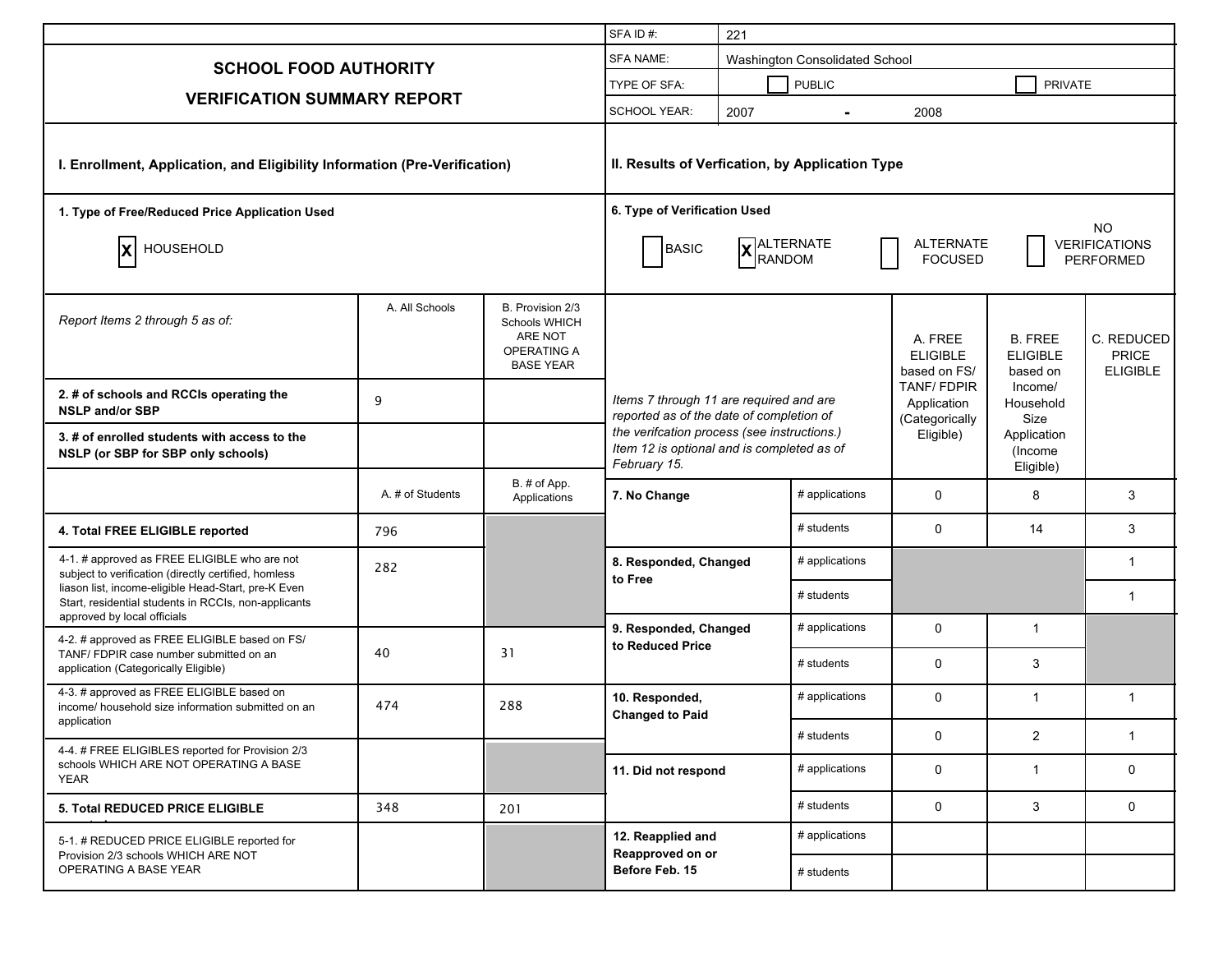## **Washington Consolidated School**

**Time:** 9:44:26AM

### **Verification Detail Report**

| Application<br>ID | # of<br><b>Students</b> |                                                                                      | A. ORIGINAL APPROVAL<br>(SELECT ONLY ONE FOR EACH<br><b>APPLICATION)</b> |                                |                            | <b>B. RESULTS OF VERIFICATION(SELECT ONLY ONE</b><br>FOR EACH APPLICATION) |                                           |                                  |                                  |                         |  |  |
|-------------------|-------------------------|--------------------------------------------------------------------------------------|--------------------------------------------------------------------------|--------------------------------|----------------------------|----------------------------------------------------------------------------|-------------------------------------------|----------------------------------|----------------------------------|-------------------------|--|--|
|                   |                         | <b>FREE</b><br><b>BASED</b><br>ON<br><b>FS/TANF/</b><br><b>FDPIR</b><br><b>CASE#</b> | <b>FREE</b><br><b>BASED</b><br>ON<br>INCOME/<br>HH SIZE                  | <b>REDUCED</b><br><b>PRICE</b> | <b>NO</b><br><b>CHANGE</b> | <b>CHANGED</b><br><b>TO FREE</b>                                           | <b>CHANGED</b><br>TO RED.<br><b>PRICE</b> | <b>CHANGED</b><br><b>TO PAID</b> | <b>DID NOT</b><br><b>RESPOND</b> | <b>BEFORE FEB</b><br>15 |  |  |
| 395               | 2                       |                                                                                      | X                                                                        |                                | X                          |                                                                            |                                           |                                  |                                  |                         |  |  |
| 463               | 3                       |                                                                                      | X                                                                        |                                |                            |                                                                            |                                           |                                  | X                                |                         |  |  |
| 498               | 2                       |                                                                                      | X                                                                        |                                |                            |                                                                            |                                           | X                                |                                  |                         |  |  |
| 504               | 3                       |                                                                                      | X                                                                        |                                |                            |                                                                            | X                                         |                                  |                                  |                         |  |  |
| 534               | 1                       |                                                                                      |                                                                          | X                              | X                          |                                                                            |                                           |                                  |                                  |                         |  |  |
| 535               | $\mathbf{3}$            |                                                                                      | X                                                                        |                                | X                          |                                                                            |                                           |                                  |                                  |                         |  |  |
| 595               | 1                       |                                                                                      |                                                                          | X                              |                            | X                                                                          |                                           |                                  |                                  |                         |  |  |
| 610               | 1                       |                                                                                      |                                                                          | X                              | X                          |                                                                            |                                           |                                  |                                  |                         |  |  |
| 642               | 1                       |                                                                                      |                                                                          | X                              | X                          |                                                                            |                                           |                                  |                                  |                         |  |  |
| 708               | 1                       |                                                                                      |                                                                          | X                              |                            |                                                                            |                                           | X                                |                                  |                         |  |  |
| 735               | $\overline{2}$          |                                                                                      | X                                                                        |                                | X                          |                                                                            |                                           |                                  |                                  |                         |  |  |
| 811               | 1                       |                                                                                      | X                                                                        |                                | X                          |                                                                            |                                           |                                  |                                  |                         |  |  |
| 829               | 1                       |                                                                                      | X                                                                        |                                | X                          |                                                                            |                                           |                                  |                                  |                         |  |  |
| 905               | $\overline{2}$          |                                                                                      | X                                                                        |                                | X                          |                                                                            |                                           |                                  |                                  |                         |  |  |
| 914               | $\overline{c}$          |                                                                                      | X                                                                        |                                | X                          |                                                                            |                                           |                                  |                                  |                         |  |  |
| 954               | 1                       |                                                                                      | X                                                                        |                                | X                          |                                                                            |                                           |                                  |                                  |                         |  |  |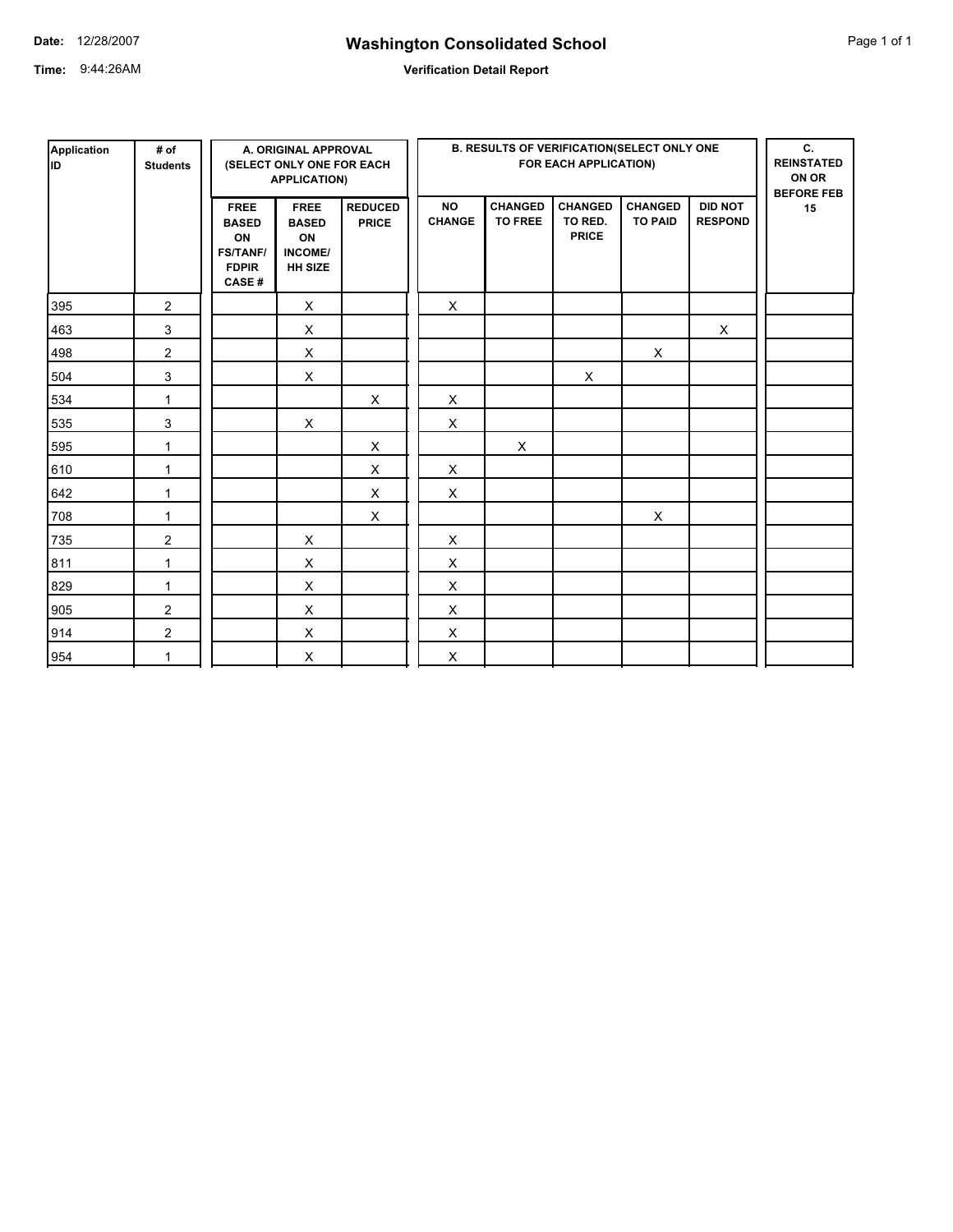## 12/28/2007 Washington Consolidated School

8:59:54AM

## Verification Selection List

Alternate Focused Sampling

| Family#               | <b>Status</b>  | Last Name/First Name   | <b>Member Type</b>            | Site ID | <b>Family Size</b> | <b>Family Income</b> |  |
|-----------------------|----------------|------------------------|-------------------------------|---------|--------------------|----------------------|--|
| <b>Category Group</b> |                |                        |                               |         |                    |                      |  |
| 114                   |                | MCCLUSKY, GLORIA       | н                             |         | 2                  | 11,700.00            |  |
| 114                   | 2              | MCCLUSKY, KAREN        | $\epsilon$<br>C               | 202     |                    |                      |  |
| <b>Income Group</b>   |                |                        |                               |         |                    |                      |  |
| 118                   |                | CHASE, HISPEED         | н                             |         |                    | 12,792.00            |  |
| 118                   | $\overline{2}$ | CHASE, ROBERT          | $\overline{\phantom{0}}$<br>э | 001     |                    |                      |  |
| 131                   |                | CASTLEBERRY, SHANIKQUA | н                             |         | 2                  | 17,460.00            |  |
| 131                   |                | CASTLEBERRY, FLO       |                               | 001     |                    |                      |  |

\* - was selected because an application was declined for verification.

**Roster of verification selection by categorical type**